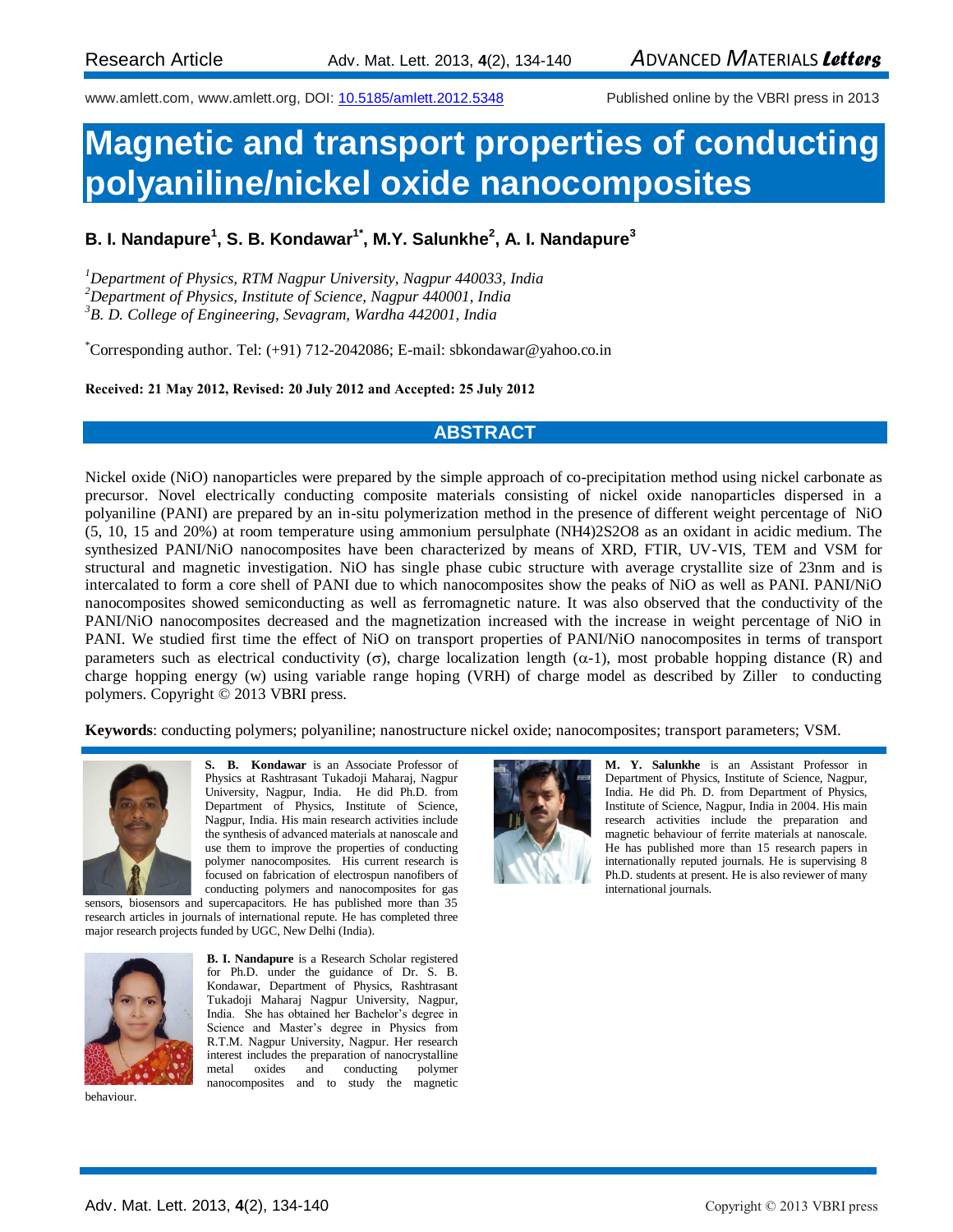#### **Introduction**

Organic-inorganic composites have attracted considerable attention as they can combine the advantages of both components and may offer special properties through reinforcing or modifying each other. In conducting polymer nanocomposites filler in nanoscale plays the major role in strengthening the properties of the nanocomposites. Uniform dispersion of nanoscopically sized filler particles produces ultra large interfacial area per volume between the filler and the host polymer. Thus, nanostructure filler into polymer matrix provide opportunities to enhance the properties associated with conventional composite materials **[1]**. The conducting polyaniline (PANI) is one of the promising conducting polymers due to its high conductivity, ease preparation, good environmental stability and large variety of applications **[2-4]** which make this polymer suitable for gas sensor **[5]**, functional hybrid **[6]**, as pH swchiting electrical conducting biopolymer hybrid for sensor applications **[7]**, as an electrically active redox biomaterial for sensor applications **[8]**, as a matrix for preparation of conducting polymer nanocomposites **[9,10]**. Therefore, there has been increasing interest of the researchers for the preparation of nanocomposites based on PANI. The literature review on conducting polymer nanocomposites show that PANI has been successfully utilized for the preparation of nanocomposites **[11, 12]**. When nanostructure filler particles are magnetic in polymer matrix, then such nanocomposites show enhance magnetic as well as transport properties of the polymer **[13]**. Magnetism of nanoscopic systems draws much attention due to their unique magnetic properties as well as their technological applications. Besides the structural aspects and magnetic properties of nanomaterials to be incorporated into polymer matrix, transition metal oxide nanoparticles are of particular interest.

Nickel (II) oxide is a notable and well-studied material among various transition metal oxides because of its unique advantage in terms of properties and applications such as p-type transparent conducting film, electrochromic devices, gas sensors, spin valve devices, cathode in alkaline batteries etc **[14]**. Some reports suggested that NiO nanoparticles exhibit weak ferromagnetism or superparamagnetism for the fine particles **[15]**. Recently, Karthik et al **[16]** have studied that the particle size has strong influence on the magnetic properties of NiO nanoparticles. Smaller particles have large interface area between the ferromagnetic phase and antiferromagnetic matrix and the structural disorder and exchange coupling increases with interface area. NiO is an antiferromagnetic transition metal oxide which is considered to be a semiconductor with p-type conductivity and band gap 3.51 eV **[17]**. NiO nanoparticles also have excellent thermal stability and capable of improving the thermal stability of PANI. Song and co-workers have prepared PANI/NiO nanoparticle, nanobelt and nanotubes in the presence of sodium dodecylbenzenesulphonate which showed improved conductivity and thermal stability **[18-20]**. Xu-Yuan Peng et al studied electrochemical co-deposition of NiO and PANI and showed the enhanced catalytic

activities of the composite material **[21]**. Yanni Qi et al studied the thermal stability and glass transition temperature of PANI/NiO composites increased with NiO content increasing in PANI **[22]**. NiO nanoparticles can also be prepared by simple route such as homogeneous precipitation **[23]**, sol-gel route **[24]**, chemical precipitation **[25]**, chemical spry pyrolysis **[26]**, solid state decomposition route **[27]**, electrochemical deposition **[28]** etc. With this background, we have prepared NiO nanoparticles by simplest sol-gel route and the novel PANI/NiO nanocomposites by encapsulating the NiO nanoparticles with PANI matrix by an in-situ polymerization. To the best of our knowledge, first time we have reported in this paper about the transport properties in terms of transport parameters of chemically synthesized PANI/NiO nanocomposites by applying a variable range hopping model so as to find efficient, functionalized and electronic nanocomposites for multifunctional applications.

#### **Experimental**

#### *Chemicals*

Aniline (S. D. Fine-Chem. Ltd., 99.5%) was vacuum distilled prior to use. All other chemicals like nickel carbonate (99%), hydrochloric acid (35.4%), ammonium peroxydisulfate (APS, 98%), ethanol (99.9%), sulphuric acid (98%), N, N-dimethyl formamide (DMF) were bought from S. D. Fine-Chem. Ltd. and used as received without further purification. All chemicals were of analytical grade. Solutions were prepared in deionized water.

#### *Synthesis of NiO nanoparticles*

Nickel oxide (NiO) nanoparticles were prepared by the simple approach of sol–gel process in which, 0.1M nickel carbonate was added in 100ml starch solution and the mixture was stirred for half an hour. Then ammonia was added drop wise in the solution under constant stirring. After complete addition of ammonia, the solution was allowed to settle for overnight and then filtered using membrane filtration assembly, washed using deionised water and ethanol to remove the impurities and then dried at 80oC in hot air oven. Dried sample was treated at different temperatures in order to maintain the stability of compound. The colour of the sample was changed from green to faint gray at 100°C to 750oC. This nickel oxide was used to prepare PANI/NiO nanocomposites.

#### *Synthesis of PANI/ NiO nanocomposites*

The as-synthesized NiO nanoparticles were incarporated in PANI matrix by an in-situ chemical oxidative polymerization **[29]**. In a typical procedure, 0.1M of aniline was dissolved in 100 ml of 1M H2SO4 solution and stirred for 1 hour, then mixed with 10 ml of sonicated NiO nanoparticles by further sonication for 30 min. 100 ml of 1M H2SO4 solution containing 0.1M (NH4)2S2O8 (APS) was then slowly added drop wise to well dispersed suspension mixture for 2 hour with a continuous stirring. After 3 hour, a good degree of polymerization was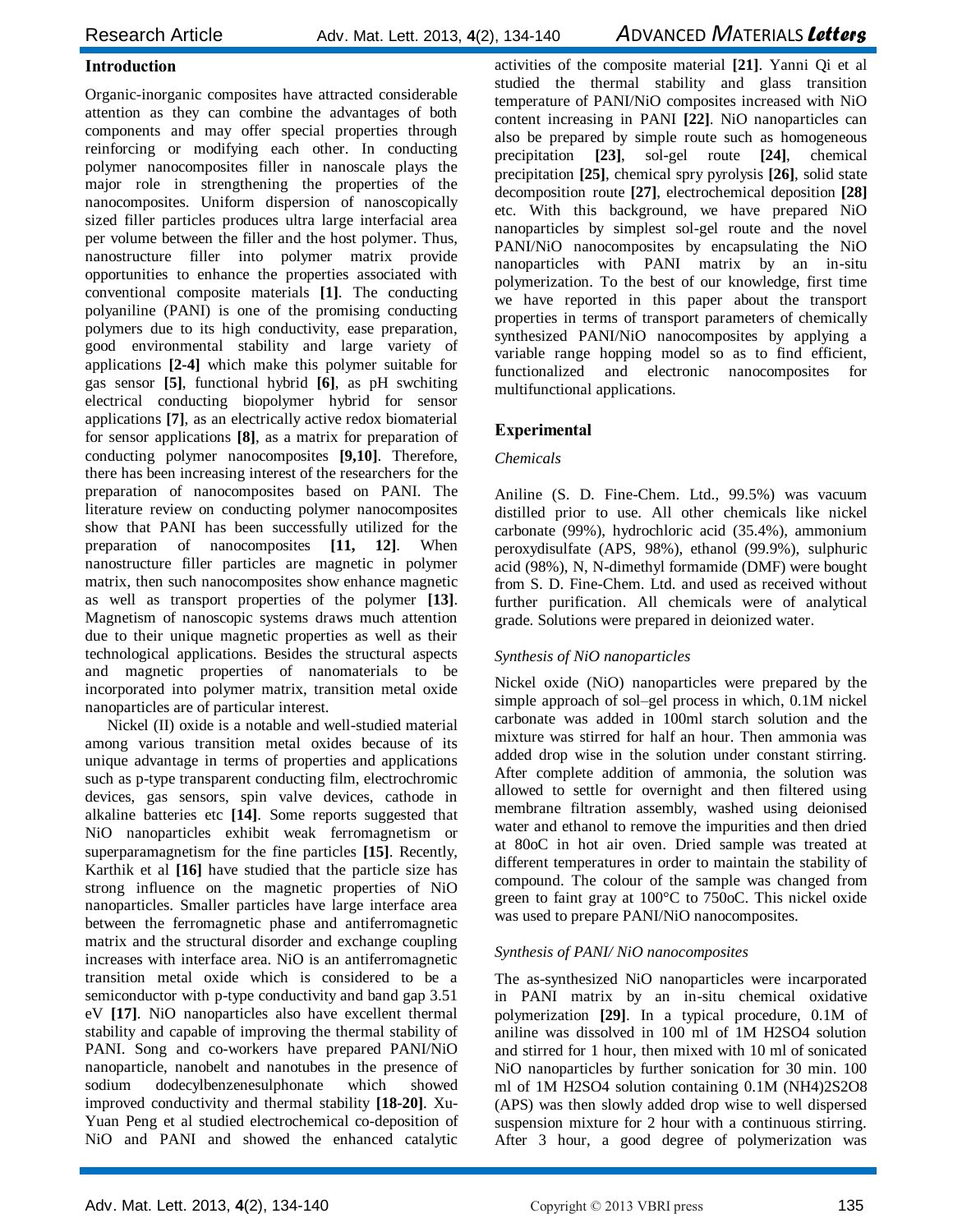achieved as observed by the change in colour from blue to blackish green and the solution was kept overnight. The precipitate produced in the reaction was removed by filtration, washed repeatedly with 1M H2SO4 and dried under vacuum for 24 hour. The conductive emeraldine salt (ES) form of PANI/NiO nanocomposite powder was obtained. A schematic presentation of PANI/NiO nanocomposite preparation in the form of flow chart is described in **Scheme 1**. PANI/NiO nanocomposites with different weight percentage were synthesized using 5, 10, 15 and 20 weight % of NiO with respect to aniline monomer and these were abbreviated as PN-5%, PN-10%, PN-15% and PN-20% respectively.



**Scheme 1.** Schematic presentation of PANI/NiO nanocomposite preparation

#### *Characterization*

X-ray diffraction (XRD) analysis was carried on Philips PW1710 automatic X-ray diffractometer with Cu-Kα radiation  $(\lambda=1.5404\text{\AA})$ , with a scanning speed of 10° min−1. FTIR spectra were performed on Shimatzu FTIR-8101A Spectrophotometer in the wavelength range of 400–4000cm−1. Transmission electron microscopy images were obtained using PHILIPS-CM200 TEM with resolution 2.4Å. The optical absorption spectra were carried out using UV-1800 double beam UV-VIS spectrophotometer. The electrical conductivity of the compressed pellets of PANI/NiO nanocomposites were determined by four probe resistivity technique. The pellets were prepared with the help of hydraulic press (Kimaya Engineers, India) by applying a pressure of 5000 kg/cm2. The magnetization measurements were carried out using vibrating sample magnetometer (VSM) model Oxford Maglab 14T.

#### **Results and discussion**

**Fig. 1** shows the FTIR spectra of NiO, PANI and PANI/NiO nanocomposites. FTIR spectra of PANI show the main characteristic peaks at 3454, 1578, 1487, 1307, 1251, 1147 and 824 cm<sup>-1</sup>. The peak at 3454 cm<sup>-1</sup> could be attributed to N-H stretching mode. The bands at 1578 and 1487 cm<sup>-1</sup> are attributed to stretching vibrations of N=Q=N ring and N-B-N ring respectively (where B refers

to benzenic-type rings and Q refers to quinonic-type rings). The bands at  $1307$  and  $1251$  cm<sup>-1</sup> correspond to N-H bending and the symmetric component of the C-C stretching modes. The peak at  $1147 \text{ cm}^{-1}$  assigned to C-N stretching of secondary aromatic amine. The peak at 824  $cm<sup>-1</sup>$  can be attributed to the out-of-plane bending vibration of C-H on the 1,4-disubstituted aromatic rings **[30]**.



**Fig. 1.** FTIR spectra of PANI, NiO and PANI/NiO nanocomposites.



**Scheme 2.** Structure of PANI/NiO nanocomposite.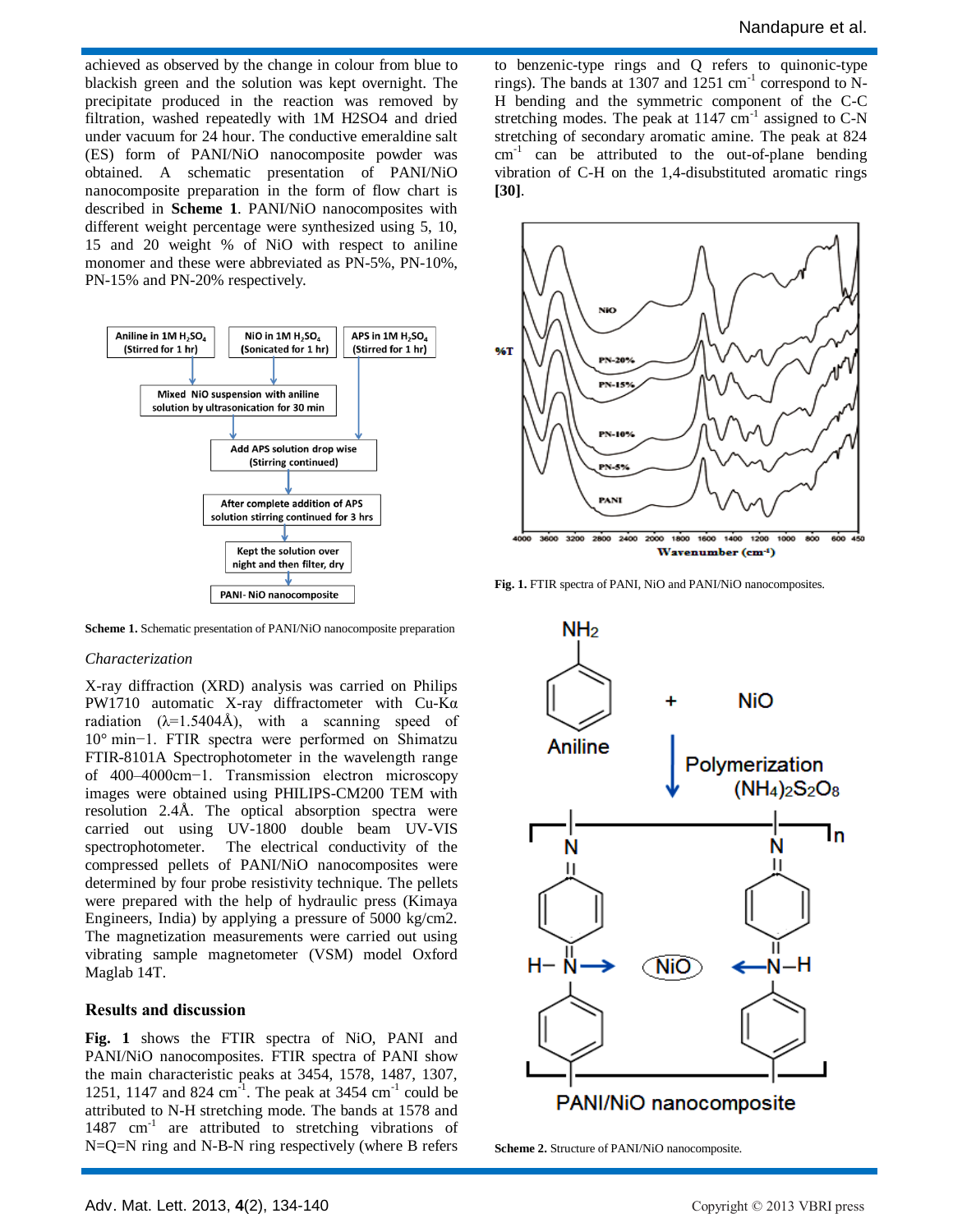The characteristic peak at  $713 \text{ cm}^{-1}$  in the spectra of NiO ascribed to the bending vibrations of the NiO crystal lattice was also observed in PANI/NiO nanocomposites. The absorption bands due to stretching vibrations of quinoid and benzoid rings in PANI/NiO nanocomposites indicate the emeraldine form of oxidation state confirmed the polymerization of aniline in the presence of NiO. The interaction between PANI and NiO nanoparticles was confirmed as these bands were found to be shifted to lower wavelengths as the content of NiO increases from 5 to 20% in PANI-NiO nanocomposites. **Scheme 2** shows the structure of PANI/NiO nanocomposites indicating NiO embedded polyaniline.



**Fig. 2.** XRD of PANI, NiO and PANI/NiO nanocomposites.

X-ray diffraction patterns of NiO, PANI and PANI/NiO nanocomposites are shown in **Fig. 2**. The crystalline peaks at  $2\theta = 37.53^{\circ}$ ,  $43.60^{\circ}$ ,  $63.09^{\circ}$ ,  $75.67^{\circ}$ , 79·58° which have been identified as peaks of single phase cubic structure of NiO with diffracting planes (111), (200), (220), (311), (222) respectively **[31]** matched with JCPDS file 73-1523. The crystallite size of the NiO was found to be 23nm determined by Scherer's formula. The XRD pattern of PANI shows that PANI has partly crystalline structure **[2]**, and the two broad peaks are observed at  $2\theta =$ 20.38° and 25.72°. XRD patterns of PANI/NiO nanocomposites show the crystalline peaks of NiO and PANI. This indicates that PANI undergoes interfacial interactions with NiO crystallites and the presence of NiO in PANI matrix strongly affects the crystalline behavior of the formed PANI. Nanocomposites showed more crystalline than that of pure PANI indicating the advantage of both NiO and PANI to form an advanced material. **Fig. 3(A), (B)** and **(C)** shows TEM images of NiO, PANI/NiO (15%) nanocomposite and PANI respectively. TEM image (A) indicated that the prepared NiO nanoparticles have spherical morphology and average particle size of 25nm. TEM image (B) of PANI/NiO elucidated that NiO nanoparticles exist spherically in the PANI matrix of morphological wirelike or tubular as shown in (C) indicating the coating of PANI on the NiO nanoparticles. It might be a result of aniline polymerization and growth encircled the NiO

nanoparticles **[22],** representing the increased in particle size of the nanocomposite.



**Fig. 3.** TEM image of (A) NiO, (B) PANI-NiO (15%) nanocomposites, and (C) PANI.



**Fig. 4.** Electrical conductivity of PANI and PANI-NiO nanocomposites.

Thermal dependence electrical conductivity of PANI and PANI-NiO nanocomposites is shown in **Fig. 4**. The increase in conductivity of PANI-NiO nanocomposites with the increase in temperature is the characteristics of thermal activated behavior following quasi-1D the variable range hopping conductivity model as that of pure PANI. Change in electrical conductivity of the conducting polymer nanocomposites depends on the conductivity of the filler particles into conducting polymer matrix **[32].**

The room temperature conductivity of PANI-NiO nanocomposites was found to be slightly lower than that of pure PANI but much higher than that of NiO (0.1x10<sup>-</sup>  $\sqrt[7]{S/cm}$ ). This may be due to the partial blockage of the conductive paths by NiO nanoparticles embedded in the PANI matrix for the charge carriers which do not have sufficient energy to hop between favorable sites **[30].** With the increase of NiO content in composite the decrease in electrical conductivity was observed. The decrease in the conductivity of the nanocomposites was attributed to the increased charge carrier scattering between doped PANI and NiO. As the NiO nanoparticles embedded in the PANI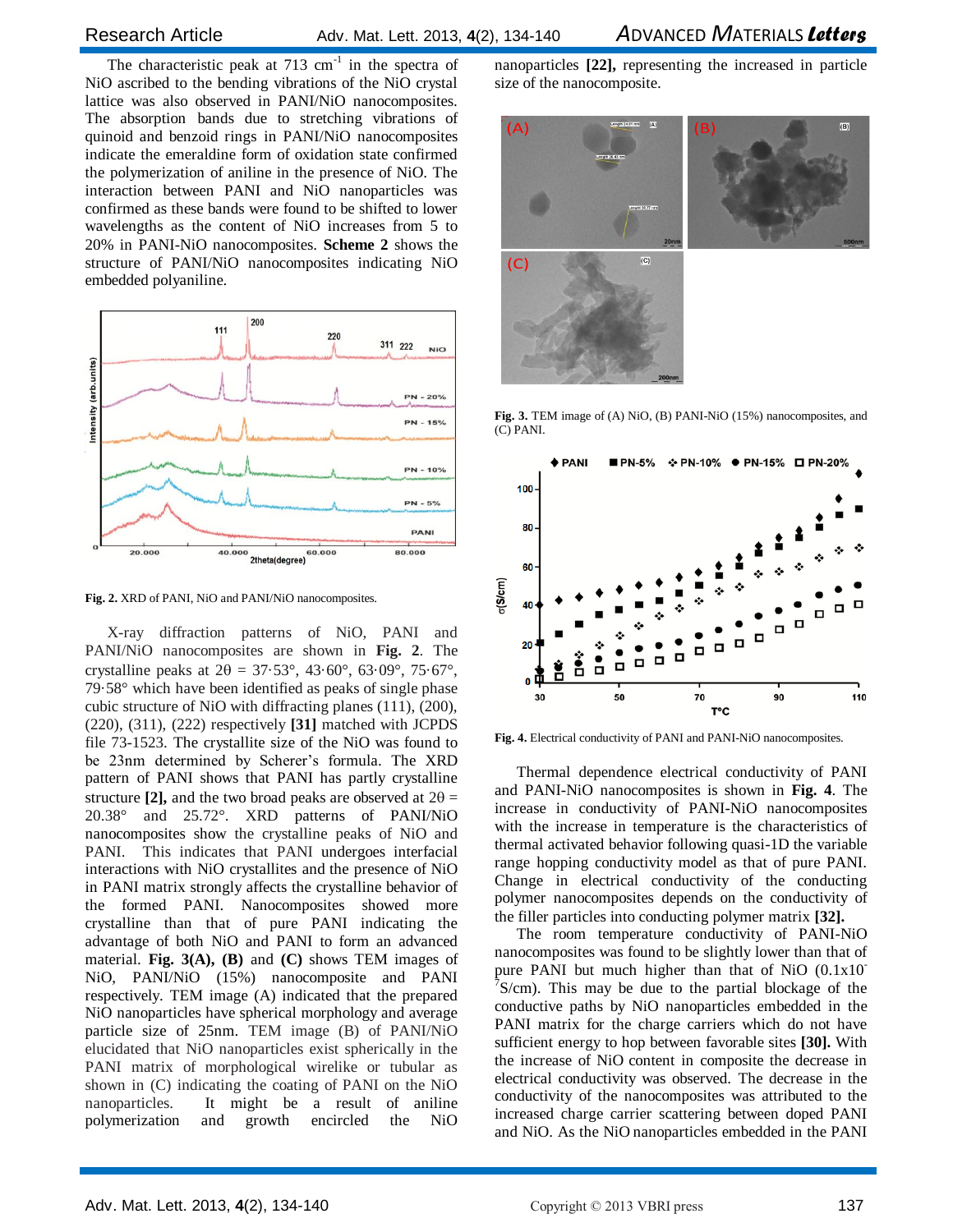matrix which interrupted the doping process, interactions between NiO and PANI increased the localization of charge carriers, and thus decreased the conductivity of the composites. A similar decrease in electrical conductivity was also observed in various kinds of conducting polymer nanocomposites **[33,34].** The room temperature conductivity of the nanocomposites along with transport parameters are reported in **Table 1**. To find transport parameters of the conducting polymer nanocomposites, Ziller equation **[35]** has been used.

$$
\sigma(T) = \sigma(o).e^{\left(\frac{T o}{T}\right)^{1/2}}
$$

The plot of *log*  $\sigma(T)$  versus  $T^{1/2}$  was found to be linear for pure PANI and PANI-NiO nanocomposites, hence the characteristic temperature '*To*' was determined from the slope of the line. Then transport parameters such as charge localization length ( $\alpha^1$ ), most probable hopping distance ( *R* ) and charge hopping energy (*w*) were determined using the following relations,

$$
\alpha^{-1} = \frac{8 N(Ef) Zk}{To}
$$

$$
R = \left(\frac{To}{T}\right)^{1/2} \left(\frac{\alpha^{-1}}{4}\right)
$$

$$
w = Zk \frac{To}{16}
$$

In these relations, *Z* is the number of nearest neighbouring chains (~4), *k* is Boltzmann constant and  $N(E_f)$  is the density of states per electron volt (2–ring unit suggested for polyaniline) **[36].** Although nanocomposites have room temperature (303K) conductivity less as compared to pure PANI but conductivity of nanocomposites is due the extended chain length of polyaniline where polarons possess sufficient energy to hop between favorable sites. The electrical conductivity of PANI-NiO nanocomposites shows semiconducting behavior as that of conducting polyaniline with filler concentration dependant variation of transport parameters. From the **Table 1**, it is seen that the transport parameters of PANI/NiO nanocomposites are depending on the concentration of the filler. As the concentration of the filler in PANI matrix increases, the charge localization length and most probable hoping distance decreases whereas hoping energy and the characteristic temperature increases which may be due to increase of blockage or decrease of path way for the carriers. From the study of transport parameters, the nanocomposites under this study shows synergistic effect of good conductivity with moderate charge localization length, most probable hopping distance, charge hopping energy for the charge carriers to hop from / to polaronic states lies in the band gap of materials as that of PANI and nano dimension from NiO nanoparticles. Such nanocomposites materials can be useful for electronic devices.



**Fig. 5**. Magnetic behavior of the (A) PANI and NiO, and (B) PANI-NiO nanocomposites.

**Fig. 5(A)** shows a typical hysteresis loop obtained at room temperature for PANI and NiO. The saturation magnetization (*Ms*) and retentivity (*Mr*) of the PANI were found to be 0.25 emu/g and 5.7 x  $10^{-3}$  emu/g respectively exhibited paramagnetic nature. The saturation magnetization, coercive field (*Hc*) and retentivity (*Mr*) of NiO were found to be 1.19 emu/g,  $452.66$  Oe and 98.4 x  $10^{-3}$  emu/g respectively exhibited ferromagnetic nature. The squareness ratio  $(SQR = Mr/Ms)$  is an important assessment of the quality of the magnetic materials. The SQR for NiO was found to be  $82.68X10^{-3}$  indicating that the pure NiO do not have the properties of a recording medium **[37]. Fig. 5(B)** shows a typical hysteresis loop obtained at room temperature for PANI-NiO nanocomposites. The hysteresis loop area of the nanocomposites was found to be dependent on concentration of NiO in PANI matrix. The saturation magnetization (*Ms*), coercive field (*Hc*) and retentivity (*Mr*) of PANI-NiO nanocomposites were found to be increased with increasing the concentration of NiO due to high dispersivity of the NiO in polyaniline matrix. The SQR along with *Ms, Mr* and *Hc* for nanocomposites are reported in **Table 2**, which shows that nanocomposites also do not have the properties of a recording medium as like pure NiO but are good conductors as compared to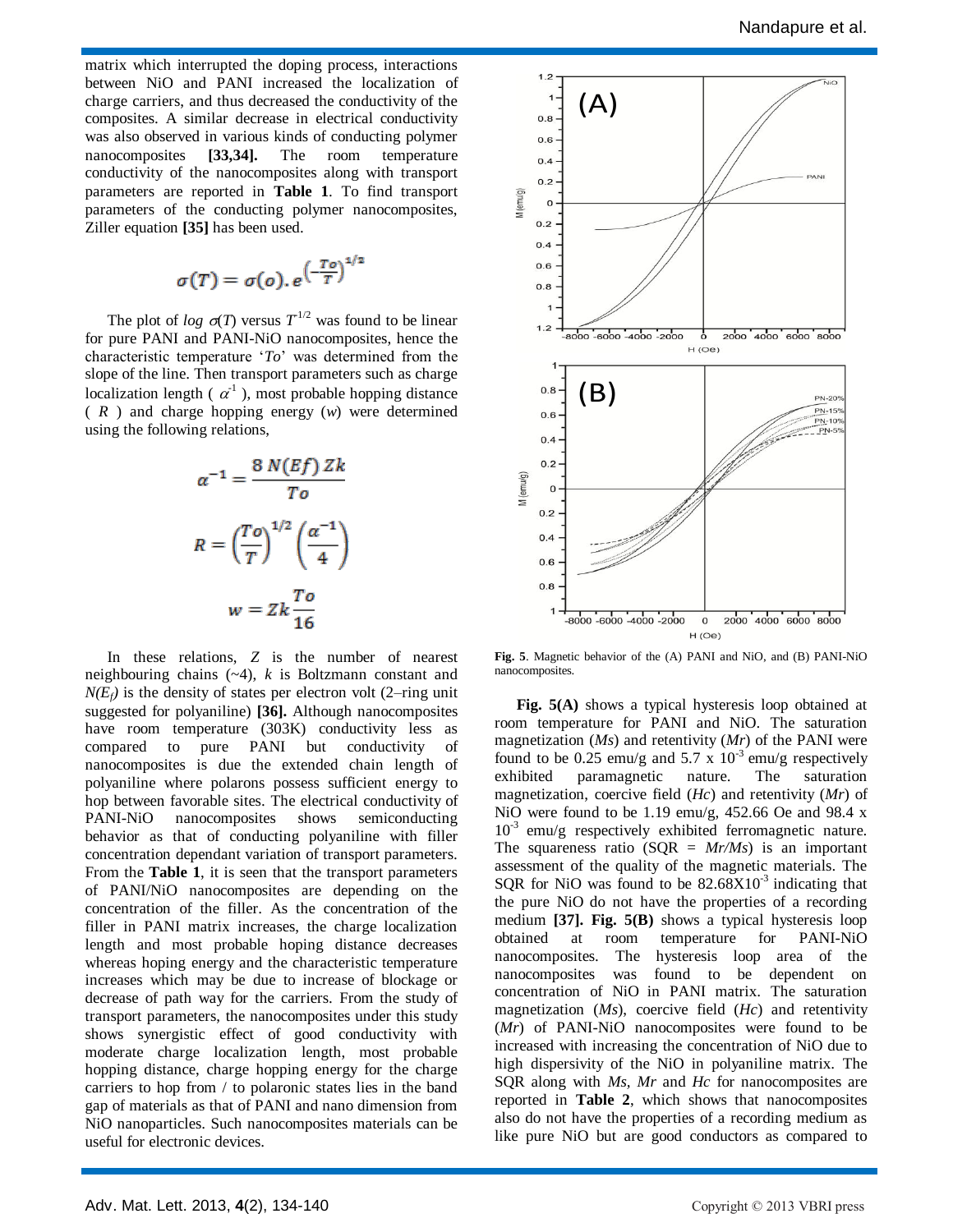Research ArticleAdv. Mat. Lett. 2013, **4**(2), 134-140 *A*DVANCED *M*ATERIALS *Letters*

NiO. Such materials can be used as soft electro-magnetic materials in constructing transformers and cathode materials in batteries.

|  |  |  |  |  | Table 1. Transport parameters of PANI and PANI/NiO nanocomposites |
|--|--|--|--|--|-------------------------------------------------------------------|
|--|--|--|--|--|-------------------------------------------------------------------|

| <b>Polymer</b> | $\sigma(S/cm)$ | Tо     | $\alpha^{-1}$ | R    | W    |
|----------------|----------------|--------|---------------|------|------|
|                | at 303K        | (K)    | (nm)          | (nm) | (eV) |
| <b>PANI</b>    | 40.4           | 14085  | 0.862         | 2.15 | 0.30 |
| $PN-5%$        | 21.2.          | 23285  | 0.409         | 1.42 | 0.56 |
| $PN-10%$       | 8.80           | 37168  | 0.303         | 1.26 | 0.71 |
| PN-15%         | 6.38           | 422.71 | 0.238         | 1.12 | 0.85 |
| PN-20%         | 1 1 2          | 47102  | 0.214         | 1.05 | 0.92 |

**Table 2.** Magnetic parameters of PANI, NiO and PANI/NiO nanocomposites

| <b>Material</b> | Ms<br>$(\text{emu/g})$ | Mr<br>$(\text{emu/g})$<br>$\times 10^{-3}$ | Hc<br>(Oe) | <b>SQR</b><br>$\times 10^{-3}$ |
|-----------------|------------------------|--------------------------------------------|------------|--------------------------------|
| NiO             | 1.19                   | 98.4                                       | 452.66     | 82.68                          |
| <b>PANI</b>     | 0.25                   | 5.7                                        |            | 22.8                           |
| $PN-5$          | 0.45                   | 39.5                                       | 238.48     | 87.7                           |
| $PN-10$         | 0.53                   | 45.4                                       | 296.46     | 85.6                           |
| $PN-15$         | 0.61                   | 56.3                                       | 312.12     | 92.2                           |
| $PN-20$         | 0.70                   | 68.2                                       | 352.16     | 97.4                           |

#### **Conclusion**

NiO nanoparticles and PANI-NiO nanocomposites have been successfully prepared. FTIR spectra, XRD patterns and TEM images of PANI-NiO nanocomposites indicate the interactions exist between PANI and NiO nanoparticles. The incorporation of NiO into PANI matrix affects the transport and magnetic properties of nanocomposites. PANI-NiO nanocomposites show ferromagnetic as that of NiO but high electrical conductivity forming good conductive magnetic materials. Due to this synergistic effect of PANI and nano dimension of NiO such nanocomposites can be useful as soft electromagnetic materials in constructing transformers, cathode materials in batteries and for electronic devices.

#### **Acknowledgements**

The authors gratefully acknowledge UGC, New Delhi (India) for financial assistance provided to carry out this work through major research project file F No.39-540/2010 (SR).

#### **Reference**

- 1. MacDiarmid, A.G.; *Current Applied Physics,* **2001,** *1*, 269. **DOI:** 10.1016/S1567-1739(01)00051-7
- 2. Kargirwar, S.R.; Thakare, S.R.; Choudhary, M.D.; Kondawar, S.B.; Dhakate, S.R.; *Adv. Mat. Lett*. **2011**, *2(6)*, 397. **DOI**: 10.5185/amlett.2011.4245
- 3. Shukla,S.K.; Bharadvaja, A.; Tiwari, A.; Parashar, G.K.; Dubey, G.C. *Adv. Mat. Lett.* **2010**, *1(2),* 129.
- **DOI:** 10.5185/amlett.2010.3105 4. Kushwah, B.S.; Upadhaya, S.C.; Shukla, S.; Sikarwar, A.S.; Sengar, R.M.S.; Bhadauria, S. *Adv. Mat. Lett.* **2010**, *2(1),* 43. **DOI:** 10.5185/amlett.2010.8149
- 5. Tiwari, A.; Kumar, R.; Prabhakaran, M.; Pandey, R.R.; Kumari, P.; Chadurvedi, A.; Mishra, A.K. *Polymers for Advanced Technologies,* **2010**, *21*, 615. **DOI:** 10.1002/pat.1470
- 6. Tiwari, A.; Sen, V.; Dhakate, S.R.; Mishra, A.P; Singh, V. *Polymers for Advanced Technologies,* **2008**, *19*, 909. **DOI:** 10. 1002/pat.1058
- 7. Tiwari, A. *Journal of Polymer Research* **2008**, *15*(4), 337. **DOI:** 10.1007/s10965-008-9176-4
- 8. Tiwari, A. *Journal of Macromolecular Science, Part A: Pure and Applied Chemistry,* **2007**, 44(7), 735. **DOI:** [10.1080/10601320701353116](http://dx.doi.org/10.1080/10601320701353116)
- 9. Kondawar, S.B.; Thakare, S.R.; Bompilwar, S.; Khati, V. *Int. J. Mod. Phys. B,* **2009,** *23* (15), 3297. **DOI:** [10.1142/S0217979209052583](http://adsabs.harvard.edu/cgi-bin/nph-abs_connect?fforward=http://dx.doi.org/10.1142/S0217979209052583)
- 10. Tiwari, A.; Prabaharan, M.; Pandey, R.; Li, S. *Journal of Inorganic and Organometallic Polymers and Materials*, **2010**, *20*(2), 380. **DOI:** [10.1007/s10904-010-9354-9](http://dx.doi.org/10.1007/s10904-010-9354-9)
- 11. Kondawar, S.B.; Acharya, S.A.; Dhakate, S.R. *Adv. Mat. Lett.* **2011**, *2*(5), 362. **DOI:** 10.5185/amlett.2011.9107am2011
- 12. Sharma, A. K.; Sharma, Y.; Malhotra, R.; Sharma, J.K. *Adv. Mat. Lett.* **2012**, *3*(2), 82. **DOI:** 10.5185/amlett.2012.1315
- 13. Ziębowicz, B.; Drak M.; Dobrzański, L.A.; *J. Achiev. Mater. Manuf. Engin.* **2007**, *191*, 352. **DOI:** 10/1016/j.jmatprotec2007.03.029
- 14. Srivastava, A.K.; Thota, S.; J. Nanosci. Nanotech. **2008**, *8(8),* 4111. **DOI:** 10.1166/jnn.2008.aN36
- 15. Ichiyanagi, Y.; Wakabayashi, N.; Yamazaki, J.; Yamada, S.; Kimishima, Y.; Komatsu, E.; Tajima, H. *Phys. B,* **2003,** *862*, 329. **DOI:** 10.1016/S0921-4526(02)02578-4
- 16. Karthik, K.; Selvan, G. K.; Kanagaraj, M.; Arumugam, S.; Jaya, N. V.; *J. Alloy. Comp.* **2011**, *509* (1), 181. **DOI:** 10.1016/j.jallcom.2010.09.033
- 17. Li X.; Zhang X.; Li Z.; Qian Y.; *Solid State Commun.* **2006**, *137*(11), 581.
- **DOI:** [10.1016/j.ssc.2006.01.031](http://dx.doi.org/10.1016/j.ssc.2006.01.031) 18. Song, G.P.; Han, J.; Guo, R.; *Synthetic Metals,* **2007**, *157*, 170.
- **DOI:** 10.1016/j.synthmet.2006.12.007 19. Song, G.P.; Bo, J.; Guo, R.; *Colloid Polym. Sci.* **2005**, *283*, 677. **DOI:** 10.1007/s00396-004-1205-1
- 20. Han, J.; Song, G.P.; Guo, R.; *J. Polym. Sci. Part Polym. Chem.* **2006**, *44*, 4229.
- **DOI:** 10.1002/pola.21512 21. Xu-Yuan, P.; Xiao-Xia, L.; Pei-Jie, H.; Dermot D.; King-Tong, L.; J. *Solid State Electrochemistry,* **2009**, *14*, 1. **DOI:** 10.1007/s10008-008-0778-x
- 22. Qi, Y.; Zhang, J.; Qiu, S.; Sun, L.; Xu, F.; Zhu, M.; Ouyang, L.; Sun, D.; *J. Therm. Analy. Calor.* **2009**, *98*(2), 533. **DOI:** 10.1007/s10973-009-0298-7
- 23. Pulimi, V.R.; Jeevanandam, P.; *J. Magn. Magn. Mater.* **2009**, *321*, 2556.

**DOI:** 10.1016/j.jmmm.2009.03.039

- 24. Cerc Korosec, R.; Bukovec, P.; Pihlar, B.; Vuk, A.S.; Orel, B.; Drazic, G.; *J. Solid State Ionics,* **2003***, 165*, 191. **DOI:** 10.1016/j.ssi.2003.08.032
- 25. Bahari Molla Mahaleh, Y.; Sadrnezhaad, S.K.; Hosseini, *Journal of Nanomaterials,* **2008**, Article ID 470595, 4 pages. **DOI:** 10.1155/2008/470595
- 26. Romero, R.; Martin, F.; Ramos-Barrado, J.R.; Leinen, D.; *Thin Solid Films*, **2010,** *518*(16), 4499. **DOI:** [10.1016/j.tsf.2009.12.016](http://adsabs.harvard.edu/cgi-bin/nph-abs_connect?fforward=http://dx.doi.org/10.1016/j.tsf.2009.12.016)
- 27. [Salavati-Niasari,](javascript:visitAuthor(%22M_Salavati-Niasari%22)) M.; Mir, N.[; Davar,](javascript:visitAuthor(%22F_Davar%22)) F.; *Polyhedron*, **2009**, *28*(6) 1111.
- **DOI:**[10.1016/j.poly.2009.01.026](http://dx.doi.org/10.1016/j.poly.2009.01.026) 28. Wu, M.S.; Huang, Y.; Jow, J.; Yang, W.; Hsieh, C.; Tsai, H.; *Int. J.*
- *Hydr. Ener.* **2008,** *33,* 2921. **DOI:** 10.1016/j.ijhydene.2008.04.012 29. Nandapure, B.I.; Kondawar, S.B.; Salunkhe, M.Y.; Nandapure, A.I.; J.
	- Composite Mater. **2012** (In Press) **DOI:** 10.1177/0021998312442559
- 30. Shambharkar, B.H.; Umare, S.S.; *J. Appl. Polym. Sci*. **2011***, 122*, 1905. **DOI:** 10.1002/app.34286
- 31. Mironova-ulmane, N.; Kuzmin, A.A.; Grabis, B. J.; Sildos, I.; Voronin, V.I.; Berger, I.F.; Kazantsev, V.A.; *Solid State Phenamena,* **2011***, 168,*  341.
	- **DOI:**104028/www.scientific.net/SSP.168-169.341
- 32. Lu, X.; Zhang, W.; Wang, C.; Wen, T.C.; Wei, Y.; *Progress in Polymer Science*, **2011,** *36(5),* 671. **DOI:**[10.1016/j.progpolymsci.2010.07.010](http://dx.doi.org/10.1016/j.progpolymsci.2010.07.010)
- 33. Kim, B.H.; Jung, J.H.; Hong, S.H.; Joo, J.; Epstein, A.J.; Mizoguchi, K.; Kim, J.W.; Choi, H.J. *Macromolecules*, **2002**, *35 (4),* 1419. **DOI:** 10.1021/ma010497c
- 34. Long, Y.; Chen, Z.; Duvail, J.L.; Zhang, Z.; Wan, M. *Physica B*, **2005**, *370,* 121.